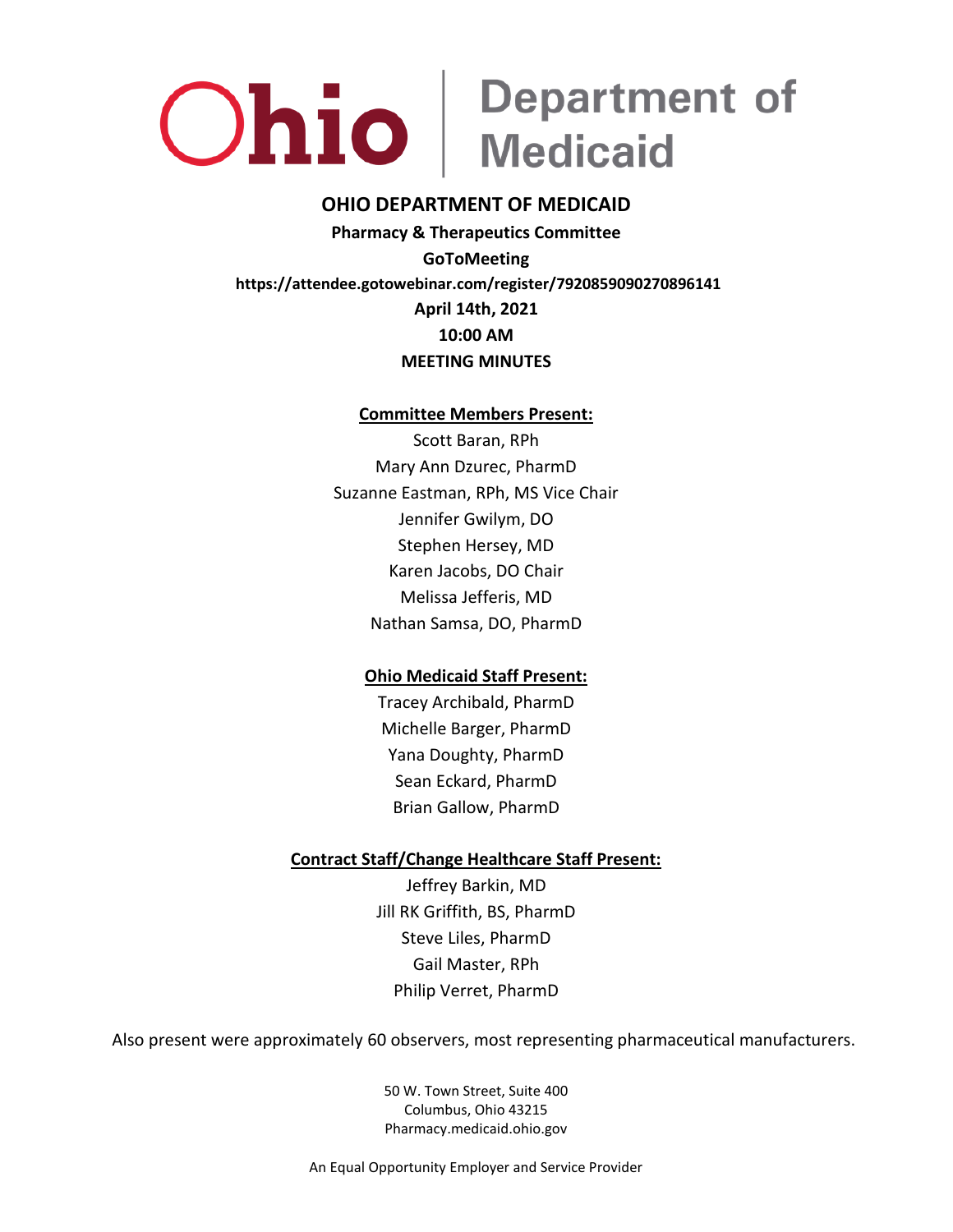

# Ohio Bepartment of

#### **I. Call to Order**

Dr. Jacobs called the meeting to order at 10:02 A.M.

#### **II. Introductions**

Scott Baran welcomed the Pharmacy & Therapeutics (P&T) Committee and all guests in the audience. The committee members, ODM, and Change Healthcare each introduced themselves.

#### **III. Approval of the January 13, 2021 Meeting Minutes**

The minutes from the prior P&T meeting were reviewed and approved by the Committee.

#### **IV. Administrative Matters**

The conflict of interest statement was reviewed.

#### **V. Department of Medicaid Update**

S. Baran reported that Ohio Department of Medicaid (ODM) Director Maureen Corcoran has announced the selection of six health care organizations to lead the department's evolution of managed care services for its more than 3 million members and thousands of medical providers. Ohio Medicaid's next generation managed care selection, contingent upon the signing of contracts, will begin covering members in early 2022. Members will continue to receive services with their current plans through the transition period and will have the opportunity to select a new plan through an open enrollment period beginning in late summer.

Next, S. Baran stated that ODM is now accepting electronic NCPDP claims for COVID-19 vaccine administration. ODM, Change Healthcare, and the managed care plans have been proactive in ensuring access to COVID-19 vaccines during the public health emergency.

In related news, the Centers for Medicare and Medicaid Services recently announced an increased Medicare payment for COVID-19 vaccine administration. Beginning with dates of service on March 15, 2021, ODM will reimburse \$37.98 for each dose of vaccine administered.

ODM continues to enroll pharmacists into the Medicaid program as full providers. Currently, around 500 pharmacists have enrolled. These enrolled pharmacists represent a diverse range of practice settings, including independent practitioners, retail/community pharmacy, hospital and health system pharmacy, and clinics. ODM will continue to collect extensive data from this new program that will allow them to analyze utilization trends, health outcomes, and fiscal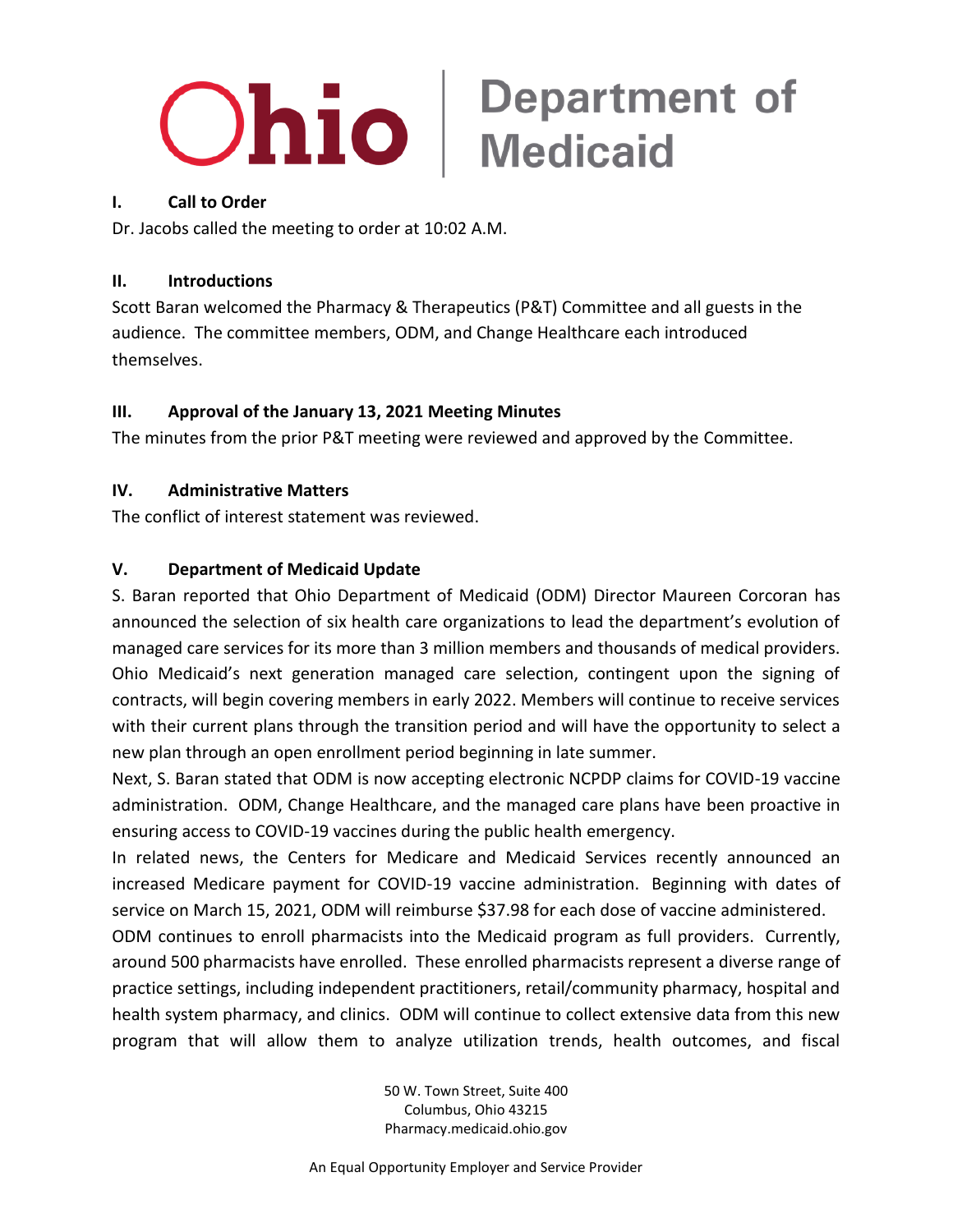# **Ohio** Department of

metrics. ODM believes that pharmacists are an important provider type to secure optimal health outcomes for members in a fiscally responsible manner.

Next, S. Baran informed the committee that ODM is currently working on two new DUR interventions. The first intervention involves reaching out to prescribers who have issued an opioid prescription that is greater than 80 morphine equivalent doses. In accordance with the State Medical Board of Ohio rules, the goal is to remind prescribers to complete a pain treatment agreement with their patient, look for signs of opioid misuse, consult with a specialist, and offer a naloxone prescription. The second intervention is aimed at triple antithrombotic therapy (treatment with aspirin, a  $P2Y_{12}$  inhibitor, and an oral anticoagulant) which carries an elevated bleeding risk that increases upon continued use. The goal of this intervention is to encourage use for the shortest possible length of time.

**VI. Presentations by Drug Manufacturers**

There were no Drug Manufacturer presentations.

**VII. Presentations by Interested Parties** There were no Interested Party presentations.

#### **VIII. Unified Preferred Drug List (PDL) Proposals**

### *a.* **Blood Formation Coagulation, and Thrombosis Agents: Colony Stimulating Factors. Nyvepria (pegfilgrastim-apgf), Pfizer, Inc.**

S. Baran announced that Nyvepria is a biosimilar to Neulasta and therefore there is no clinical presentation. ODM recommended Nyvepria as "Non-Preferred, PA required". The committee voted and recommended the proposed category as shown below:

> 50 W. Town Street, Suite 400 Columbus, Ohio 43215 Pharmacy.medicaid.ohio.gov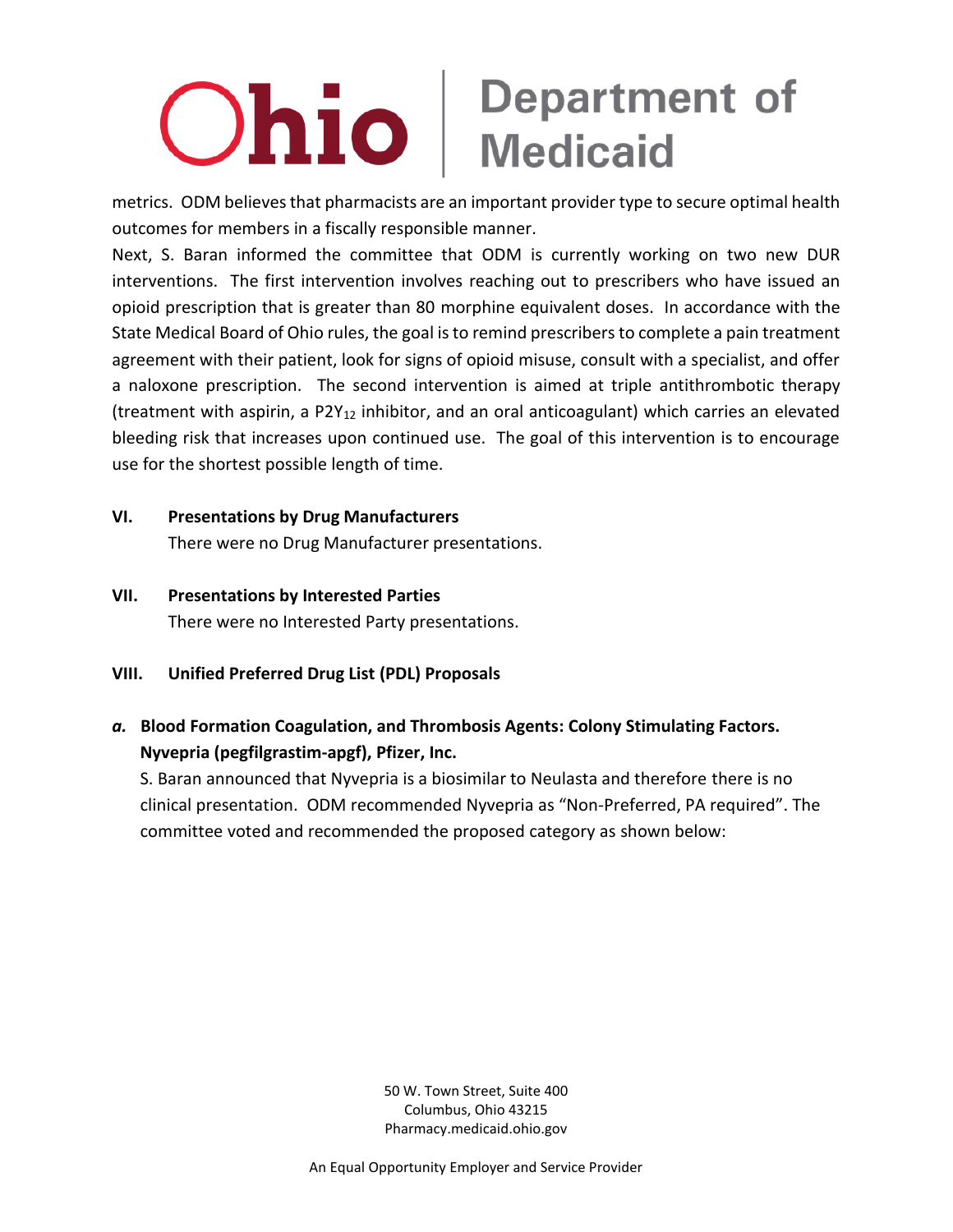

# **Ohio** Bepartment of

#### **Preferred Drug List (PDL) Proposals – Nyvepria**

| Blood Formation, Coagulation, and Thrombosis Agents: Colony Stimulating Factors |               |  |
|---------------------------------------------------------------------------------|---------------|--|
| <b>PREFERRED</b>                                                                | NON-PREFERRED |  |
| Granix <sup>PA</sup>                                                            | Fulphila      |  |
| Udenyca <sup>PA</sup>                                                           | Leukine       |  |
| Ziextenzo <sup>PA</sup>                                                         | Neulasta      |  |
|                                                                                 | Neupogen      |  |
|                                                                                 | Nivestym      |  |
|                                                                                 | Nyvepria      |  |
|                                                                                 | Zarxio        |  |

Link to Criteria: Blood Formation, Coagulation, and Thrombosis Agents: Colony Stimulating Factors

#### Legend

AR (Age Restriction) - An age edit allows claims for members within a defined age range to adjudicate without authorization BvG (Brand Preferred Over the Generic) - The brand name medication is preferred over the generic equivalent PA (Clinical Prior Authorization) - A prior authorization is required before the medication will adjudicate QL (Quantity Limit) - A limit on the quantity that can be covered within a given time frame ST (Step Therapy) - Medications require a trial with one or more preferred products before approval

#### **LENGTH OF AUTHORIZATIONS:**

| <b>Diagnosis</b>                                                 | Approval Length        |
|------------------------------------------------------------------|------------------------|
| Acute Myeloid Leukemia (AML)                                     | 14 days or duration of |
|                                                                  | chemotherapy regimen   |
| Malignancy at risk for febrile neutropenia or undergoing         | 14 days or duration of |
| myeloablative chemotherapy prior to allogeneic or autologous     | chemotherapy regimen   |
| bone marrow transplantation                                      |                        |
| Myeloid Engraftment for bone marrow transplant (BMT)             | 30 days                |
| Severe, chronic neutropenia with absolute neutrophil count (ANC) | 30 days                |
| of less than 500/mms and have symptoms associated with           |                        |
| neutropenia (e.g. fever, infections, oropharyngeal ulcers).      |                        |
| Hematopoietic radiation injury syndrome                          | 30 days                |

#### **ALL PRODUCTS IN THIS CLASS REQUIRE CLINICAL PRIOR AUTHORIZATION:**

Requested medication must be used for an approved FDA indication and duration

#### **CRITERIA:**

1. Is there any reason the patient cannot be changed to a medication not requiring

prior approval? Acceptable reasons include:

- Allergy to medications not requiring prior approval
- Contraindication to all medications not requiring prior approval
- History of unacceptable/toxic side effects to medications not requiring prior approval.
- 2. Has the patient failed a therapeutic trial of 14 days with one preferred medication?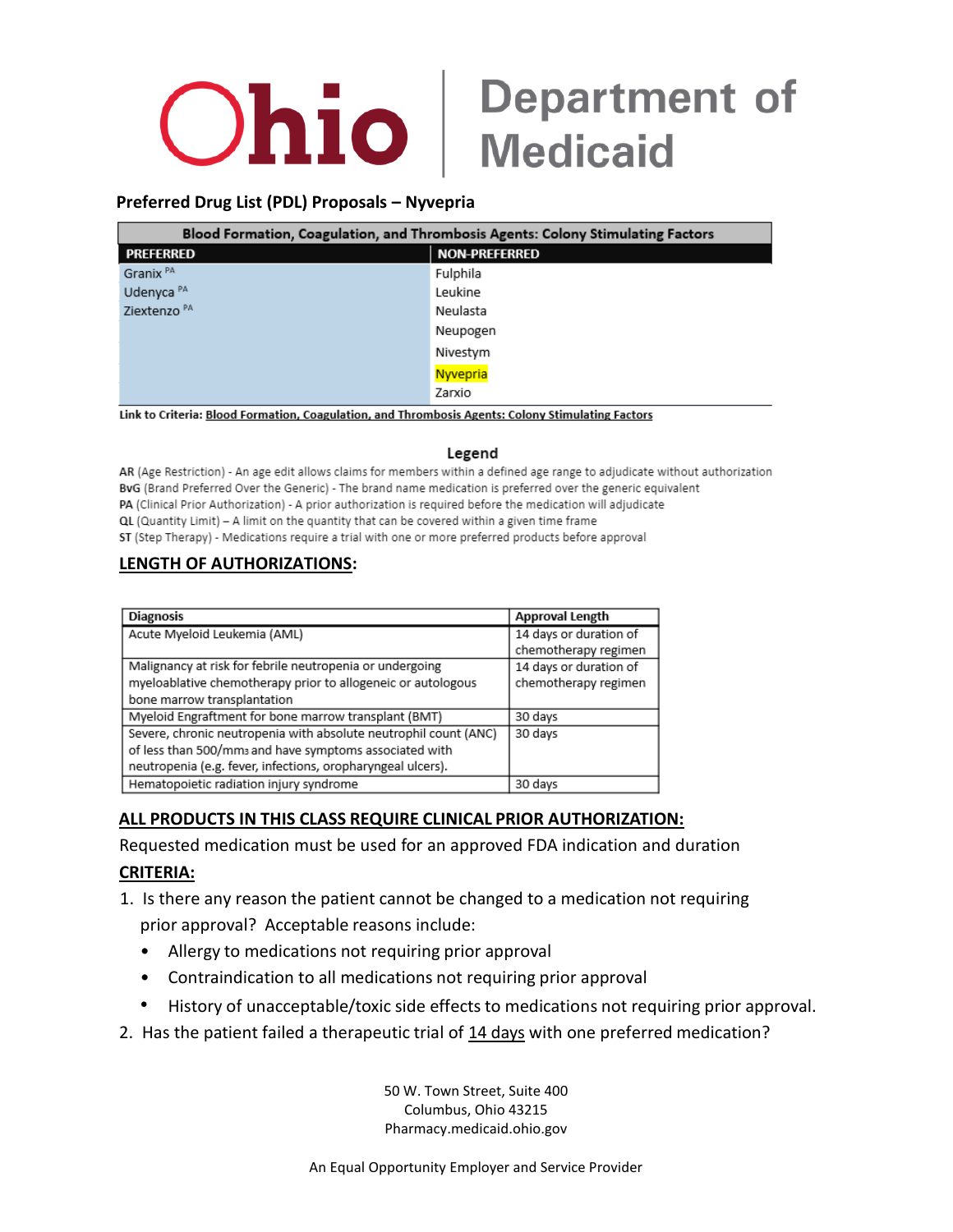

### *b.* **Ophthalmic Agents: Dry Eye Treatments. Eysuvis (loteprednol etabonate), Kala Pharmaceuticals, Inc**

Dr. Barkin provided a clinical overview of Eysuvis. ODM recommended Eysuvis as "Non-Preferred, PA required". The committee voted and recommended the proposed category as shown below:

#### **Preferred Drug List (PDL) Proposals-Eysuvis**

| <b>Ophthalmic Agents: Dry Eye Treatments</b> |                            |
|----------------------------------------------|----------------------------|
| <b>PREFERRED</b>                             | NON-PREFERRED              |
| Restasis Trays ST                            | Cegua<br><b>Eysuvis</b>    |
|                                              | <b>Restasis Multi-Dose</b> |
|                                              | Xiidra                     |

Link to Criteria: Ophthalmic Agents: Dry Eye Treatments

#### Legend

AR (Age Restriction) - An age edit allows claims for members within a defined age range to adjudicate without authorization BvG (Brand Preferred Over the Generic) - The brand name medication is preferred over the generic equivalent PA (Clinical Prior Authorization) - A prior authorization is required before the medication will adjudicate QL (Quantity Limit) - A limit on the quantity that can be covered within a given time frame ST (Step Therapy) - Medications require a trial with one or more preferred products before approval

#### **LENGTH OF AUTHORIZATIONS**: 365 Days for Cequa, Restasis Trays, Restasis Multi-Dose and Xiidra 14 Days for Eysuvis

All drugs in this class require step therapy: Patient must have a claim for an artificial tear or OTC dry eye drop in the previous 120 days.

- 1. Is there any reason the patient cannot be changed to a medication not requiring prior approval? Acceptable reasons include:
	- Allergy to medications not requiring prior approval
	- Contraindications to or drug interaction with medications not requiring prior approval
	- History of unacceptable/toxic side effects to medications not requiring prior approval
- 2. Patient must have a therapeutic failure to at least 30 days of one of the preferred agents.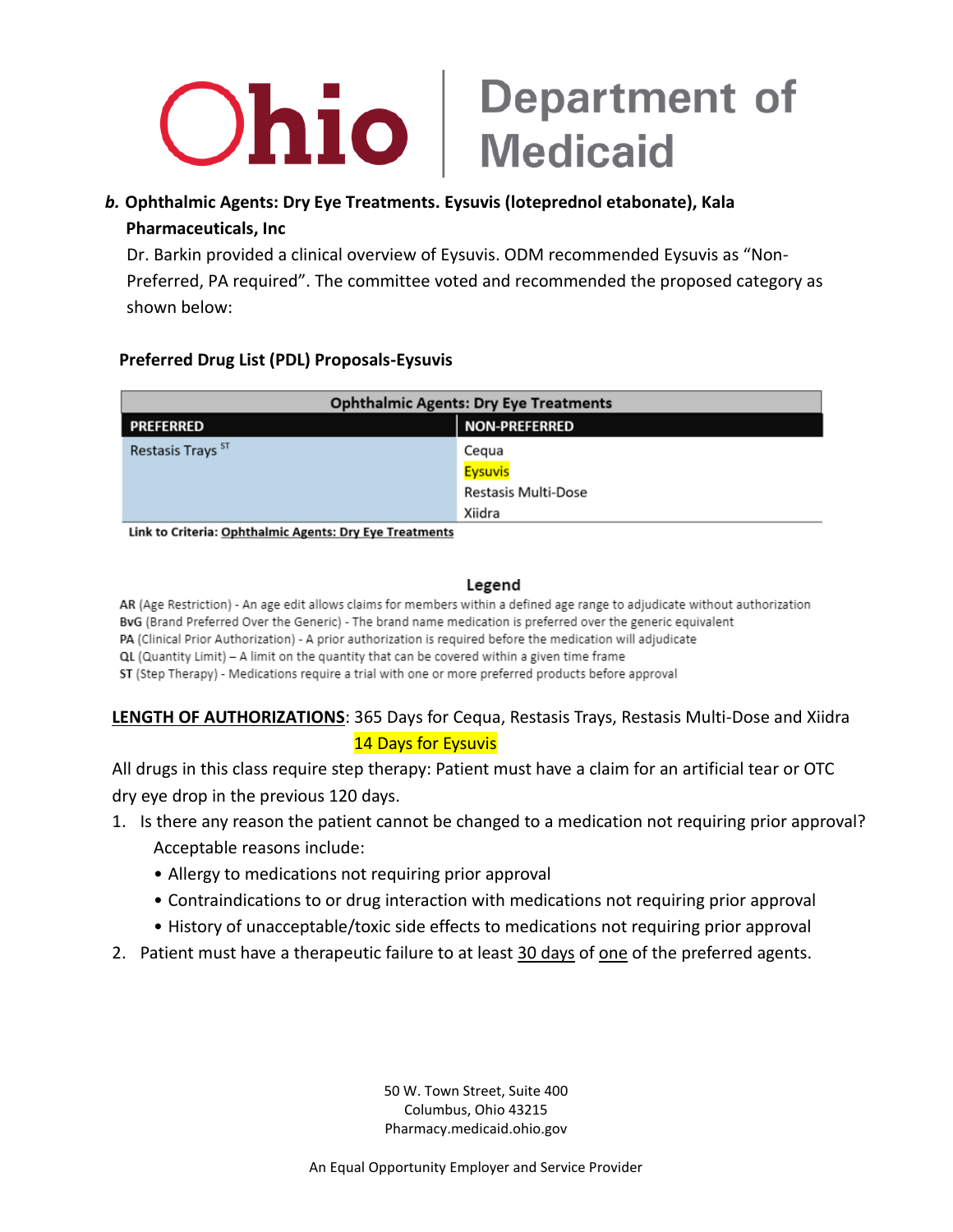# **Ohio** Medicaid

#### *c.* **Topical Agents: Corticosteroids. Impeklo (Clobetasol), Mylan Specialty L.P.**

Dr. Barkin provided a clinical overview of Impeklo. ODM recommended Impeklo as "Non-Preferred, PA required". The committee voted and recommended the proposed category as shown below:

#### **Preferred Drug List (PDL) Proposals – Impeklo**

| <b>Topical Agents: Corticosteroids</b>            |                                               |  |
|---------------------------------------------------|-----------------------------------------------|--|
| <b>PREFERRED</b>                                  | <b>NON-PREFERRED</b>                          |  |
| Amcinonide                                        | Alclometasone                                 |  |
| Betamethasone Dipropionate/Calcipotriene Oint     | Apexicon                                      |  |
| <b>Betamethasone Valerate</b>                     | Betamethasone Dipropionate                    |  |
| Clocortolone Pivalate                             | Betamethasone Dipropionate/Calcipotriene Susp |  |
| <b>Clobetasol Propionate</b>                      | Bryhali                                       |  |
| Desonide                                          | Clobex                                        |  |
| Diflorasone Diacetate                             | Clocortolone Pivalate                         |  |
| Fluocinolone Acetonide 0.01%                      | Cordan                                        |  |
| Fluocinonide                                      | Desonate Gel                                  |  |
| <b>Fluticasone Propionate</b>                     | Desonide Lotion                               |  |
| Hydrocortisone                                    | Desoximetasone                                |  |
| Mometasone Euroate                                | Fluocinolone Acetonide 0.025%                 |  |
| Prednicarbate                                     | Halobetasol Propionate                        |  |
| Triamcinolone                                     | Halog                                         |  |
|                                                   | Hydrocortisone Butyrate                       |  |
|                                                   | Hydrocortisone Valerate                       |  |
|                                                   | Impeklo                                       |  |
|                                                   | Kenalog                                       |  |
|                                                   | Lexette                                       |  |
|                                                   | Luxia                                         |  |
|                                                   | Olux-F                                        |  |
|                                                   | Pandel                                        |  |
|                                                   | Pediaderm HC                                  |  |
|                                                   | Sernivo                                       |  |
| Link to Criteria: Topical Agents: Corticosteroids |                                               |  |

#### Legend

AR (Age Restriction) - An age edit allows claims for members within a defined age range to adjudicate without authorization BvG (Brand Preferred Over the Generic) - The brand name medication is preferred over the generic equivalent PA (Clinical Prior Authorization) - A prior authorization is required before the medication will adjudicate QL (Quantity Limit) - A limit on the quantity that can be covered within a given time frame ST (Step Therapy) - Medications require a trial with one or more preferred products before approval

**LENGTH OF AUTHORIZATIONS**: 365 days for low and medium potency

90 days for high and very high potency

- 1. Is there any reason the patient cannot be changed to a medication not requiring prior approval? Acceptable reasons include:
	- Allergy to at least two medications not requiring prior approval
	- Contraindication to all medications not requiring prior approval
	- History of unacceptable/toxic side effects to at least two medications not requiring prior approval
- 2. Has the patient failed therapeutic trials of 14 days with two medications not requiring

prior approval in the same category?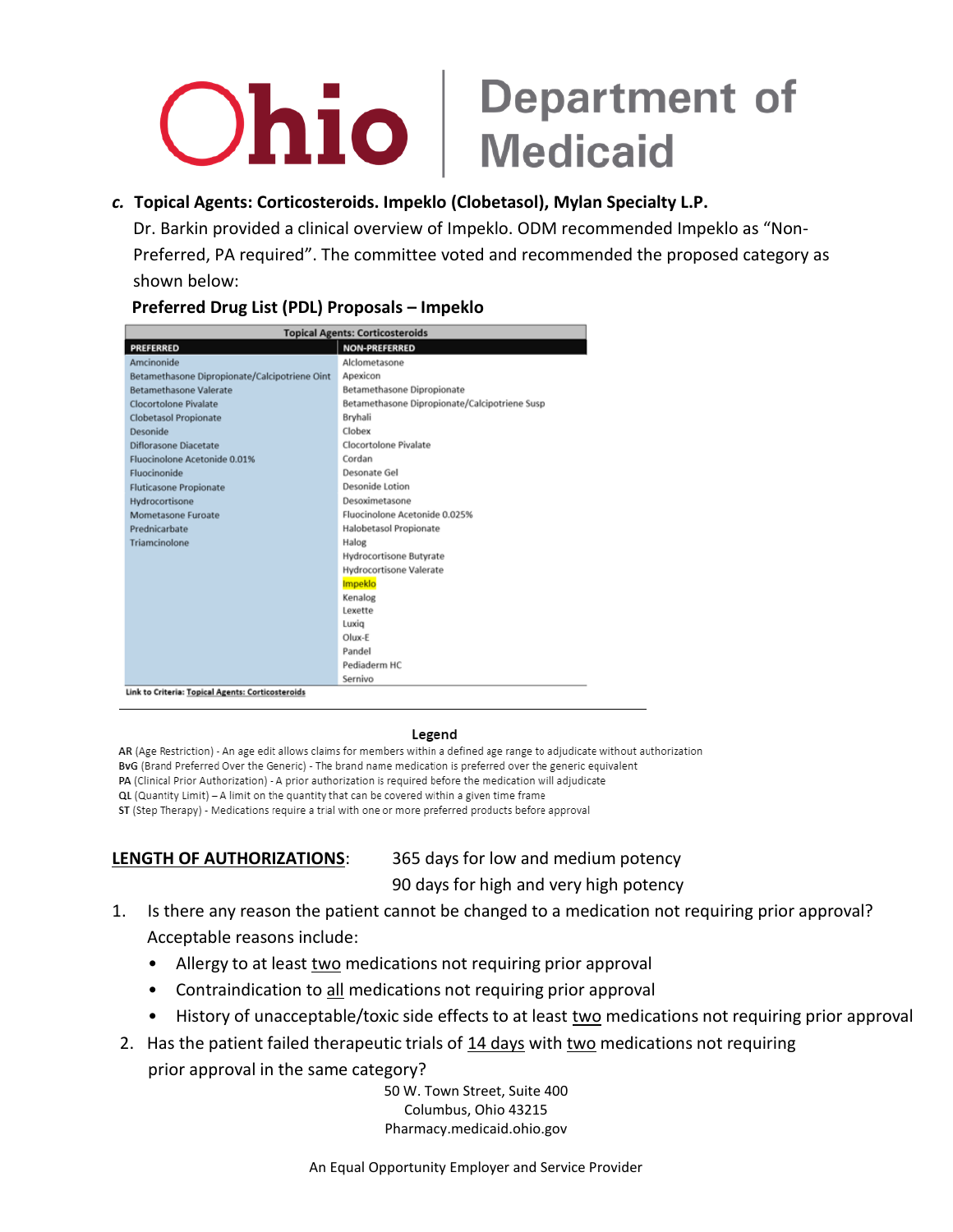

## $\mathbf{D}$   $\mathbf{ho}$  | Department of

#### **IX. Drug Class Announcements**

#### **a. Central Nervous System (CNS) Agents: Narcolepsy**

Dr. Barkin provided a clinical review of this new class. Discussion ensued around the criteria. Votes were taken, and the committee recommended a 30- day trial of the preferred medications, a consult or referral to a specialist would not be part of the criteria, and adding the preferred amphetamine and methylphenidate medications to the preferred side of the UPDL. The committee voted and recommended the proposed category as shown below:

#### **Drug Class Announcement-CNS Agents: Narcolepsy**

| <b>Central Nervous System (CNS) Agents: Narcolepsy</b> |                      |  |
|--------------------------------------------------------|----------------------|--|
| <b>PREFERRED</b>                                       | <b>NON-PREFERRED</b> |  |
| Amphetamine/Dextroamphetamine                          | Sunosi               |  |
| Armodafinil                                            | Wakix                |  |
| Dextroamphetamine ER                                   | Xyrem                |  |
| Methylphenidate ER                                     | Xyway                |  |
| Methylphenidate Tab                                    |                      |  |
| Modafinil                                              |                      |  |

**Link to Criteria: Central Nervous System (CNS) Agents: Narcolepsy**

#### Legend

AR (Age Restriction) - An age edit allows claims for members within a defined age range to adjudicate without authorization BvG (Brand Preferred Over the Generic) - The brand name medication is preferred over the generic equivalent PA (Clinical Prior Authorization) - A prior authorization is required before the medication will adjudicate QL (Quantity Limit) - A limit on the quantity that can be covered within a given time frame ST (Step Therapy) - Medications require a trial with one or more preferred products before approval

#### **LENGTH OF AUTHORIZATIONS**: 365 Days

Is there any reason the patient cannot be changed to a medication not requiring prior approval? Acceptable reasons include:

- Allergy to medications not requiring prior approval
- Contraindications to or drug interaction with medications not requiring prior approval
- History of unacceptable/toxic side effects to medications not requiring prior approval

50 W. Town Street, Suite 400 Columbus, Ohio 43215 Pharmacy.medicaid.ohio.gov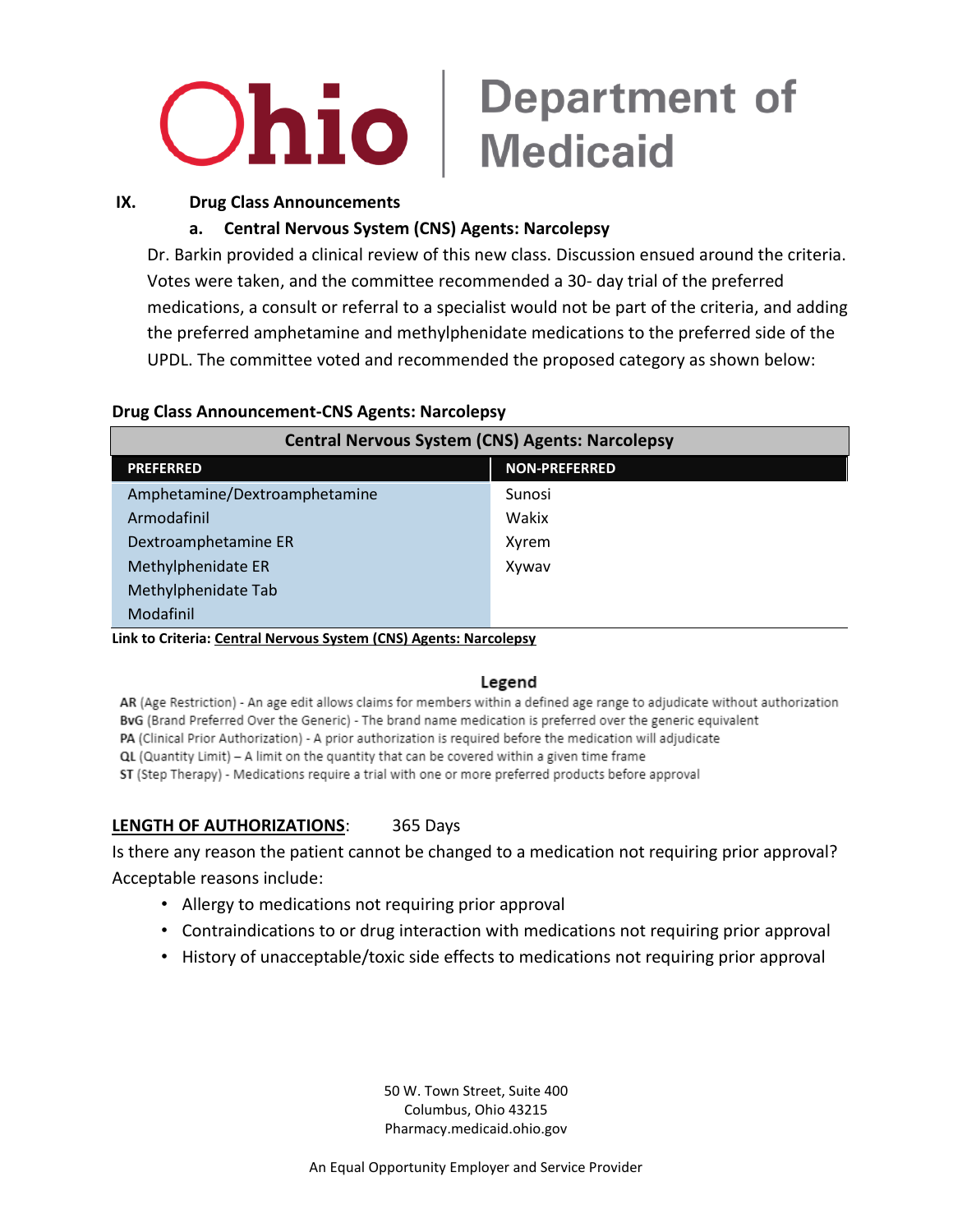# Ohio Bepartment of

#### **NON-PREFERRED MEDICATION:**

 $\Box$  For non-preferred drugs without medication specific criteria, there must have been an inadequate clinical response to preferred alternatives, including a trial of no less than 30 days each of at least two preferred products

#### **PRIOR AUTHORIZATION CRITERIA:**

- $\Box$  Sunosi (soriamfetol)
	- Diagnosis of narcolepsy with excessive daytime sleepiness or obstructive sleep apnea with excessive daytime sleepiness **AND**
	- An inadequate response to or inability to tolerate a 30-day course of treatment with modafinil or armodafinil **AND**
	- An inadequate response to or inability to tolerate a 30-day course of treatment with a preferred methylphenidate or amphetamine product
- □ Wakix (pitolisant), Xyrem (sodium oxybate)
	- Diagnosis of narcolepsy with excessive daytime sleepiness **AND**
	- An inadequate response to or inability to tolerate a 30-day course of treatment with modafinil or armodafinil **AND**
	- An inadequate response to or inability to tolerate a 30-day course of treatment with a preferred methylphenidate or amphetamine product **OR**
	- Diagnosis of narcolepsy with cataplexy
- $\Box$  Xywav (calcium, magnesium, potassium & sodium oxybates)
	- Diagnosis of narcolepsy with excessive daytime sleepiness **AND**
	- An inadequate response to or inability to tolerate a 30-day course of treatment with modafinil or armodafinil **AND**
	- An inadequate response to or inability to tolerate a 30-day course of treatment with a preferred methylphenidate or amphetamine product **AND**
	- Sodium restriction with documented adherence to sodium restricted diet **OR**
	- Diagnosis of narcolepsy with cataplexy **AND**
	- Sodium restriction with documented adherence to sodium restricted diet

50 W. Town Street, Suite 400 Columbus, Ohio 43215 Pharmacy.medicaid.ohio.gov